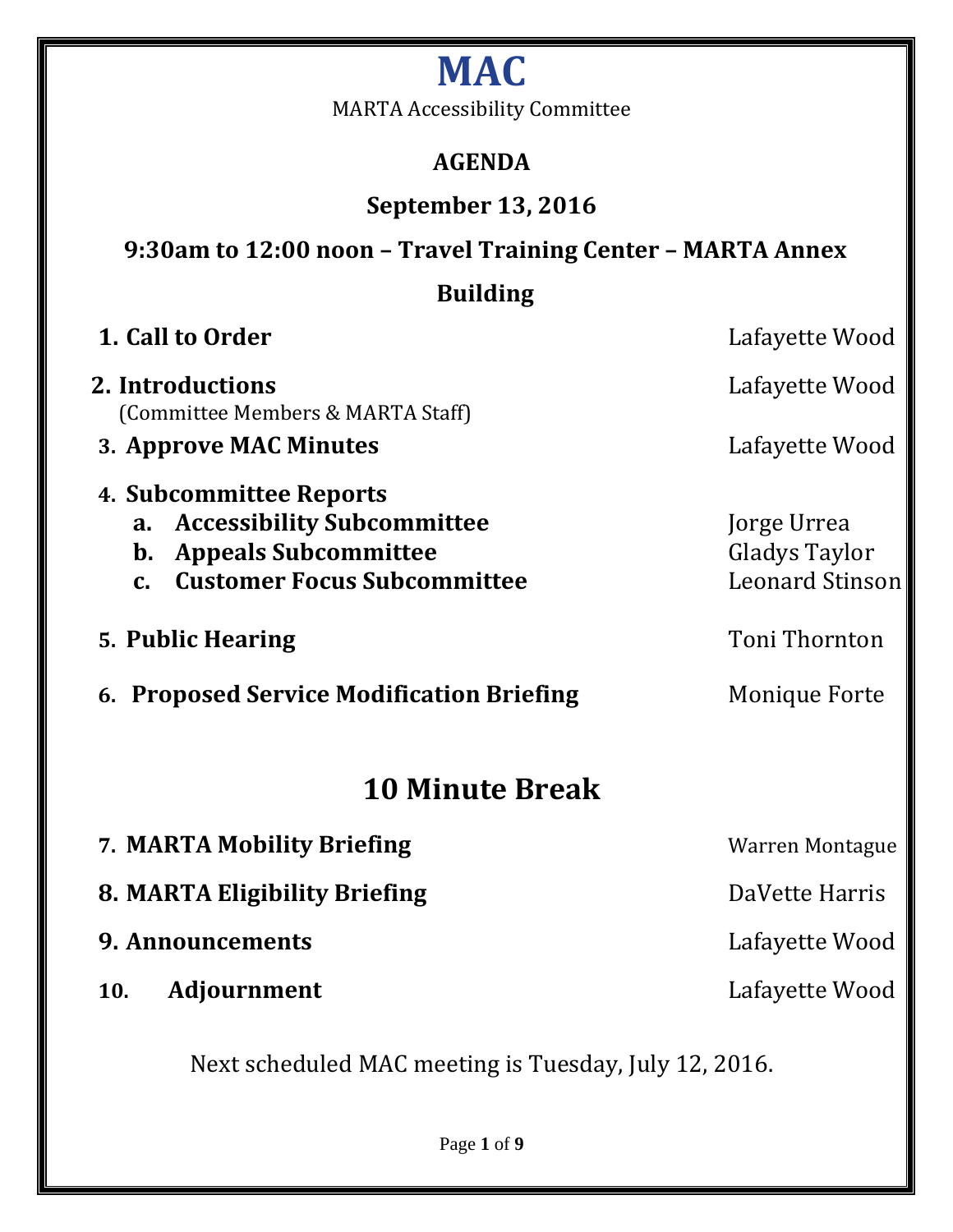#### **MARTA Accessibility Committee**

#### **Minutes For May 10, 2016**

#### **MAC Members in Attendance:**

Lafayette Wood – Chairperson Mark Gasaway Ike Presley Brent Reynolds Vanessa Robisch Dolphine Sloan Leonard Stinson Gladys Taylor Jorge Urrea

#### **Interpreters & Captionist:**

Holly McKay – Captionist Andrea Locken – Interpreter Thai Morris - Interpreter

#### **MARTA Staff in Attendance:**

David Scarbor – Diversity & Inclusion Tonya Allen – Diversity & Inclusion Ferdinand Risco – Diversity & Inclusion Tracee Dennis - Safety Toni Thornton – External Affairs Monique Forte – Planning LaHoya Blount – Customer Care Center Catrina Jones – IT Leslie Porter – External Affairs – Reduce Fare Shirley Webb – Mobility - Reservation Thomas Gaskins – Bus Operations Derrick Morse – Diversity & Inclusion Mia Tidwell – Mobility – Travel Training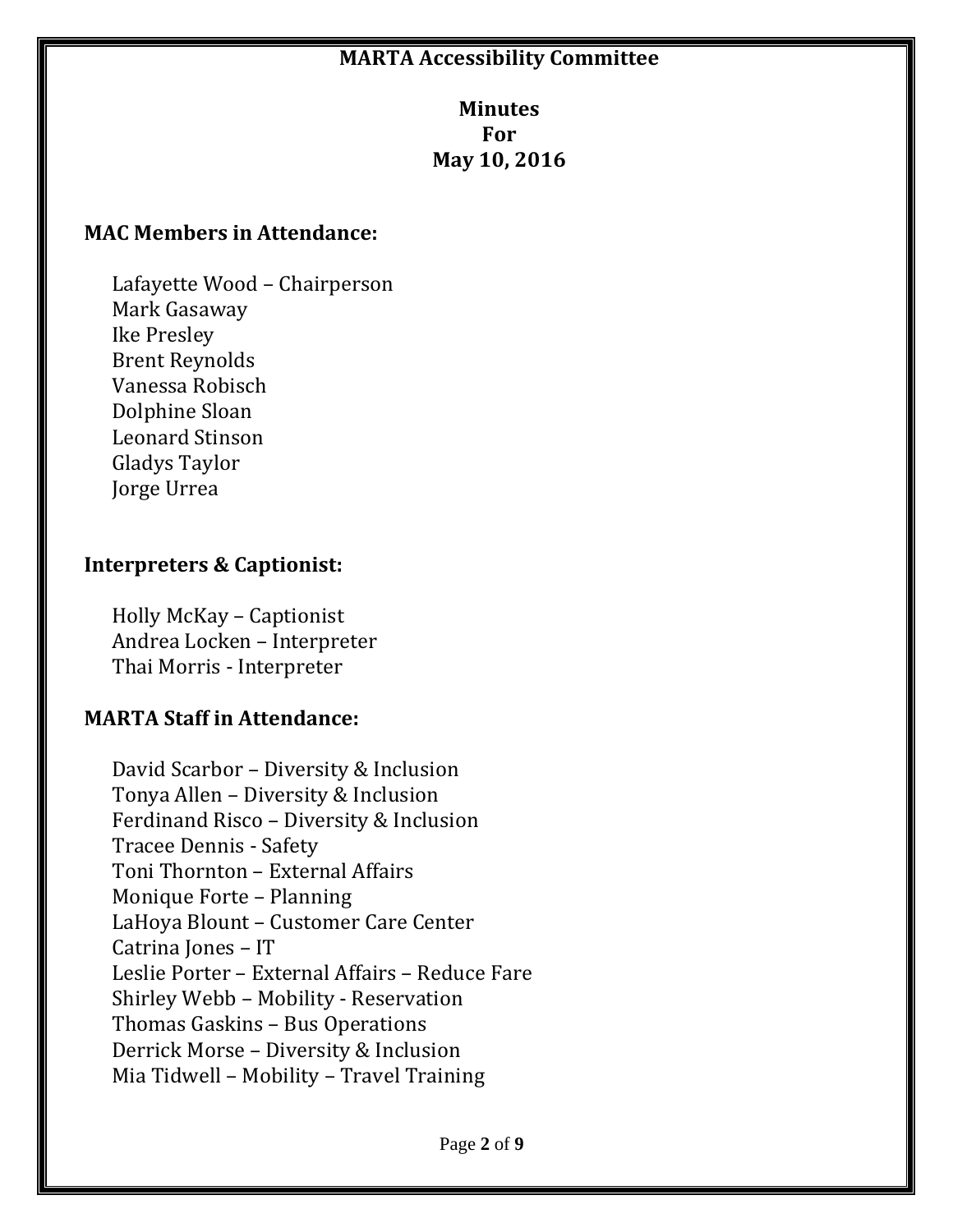#### **MARTA Contractors in Attendance:**

DaVette Taylor-Harris – MTM JoAnna Faunce - MTM Edward Hood – MV Transit Warren Montague – MV Transit Dara Hayden – MV Transit Linda Broady-Myers – MV Transit Rosalind Parker – MV Transit

### **Visiting Public:**

Ken Mitchell Frank Burndt Claire Hayes

**The meeting of the MARTA Accessibility Committee was held on Tuesday, September 13, 2016 in the Atrium of the MARTA Headquarters, located at 2424 Piedmont Road, NE, Atlanta, GA 30324.**

### **1. Call to Order**

Lafayette Wood, Chairman, called the MAC meeting to order.

## **2. Introductions**

The MAC members and MARTA staff introduced themselves.

## **3. Approval of MAC Minutes**

Mr. Wood stated that he would entertain a motion to approve the minutes from May 10, 2016 MAC Meeting. The motion was made and second. He then called for a motion to approve the meeting minutes which as seconded. The vote was unanimous and the motion was passed.

## **4. Subcommittee Reports**

a. Accessibility Subcommittee report was given by Mr. Jorge Urrea. Mr. Urrea reported that the Accessibility Committee met with Catrina Jones and discussed the AVIS project and that the committee will be working closely with Ms. Jones and her team throughout the project. He also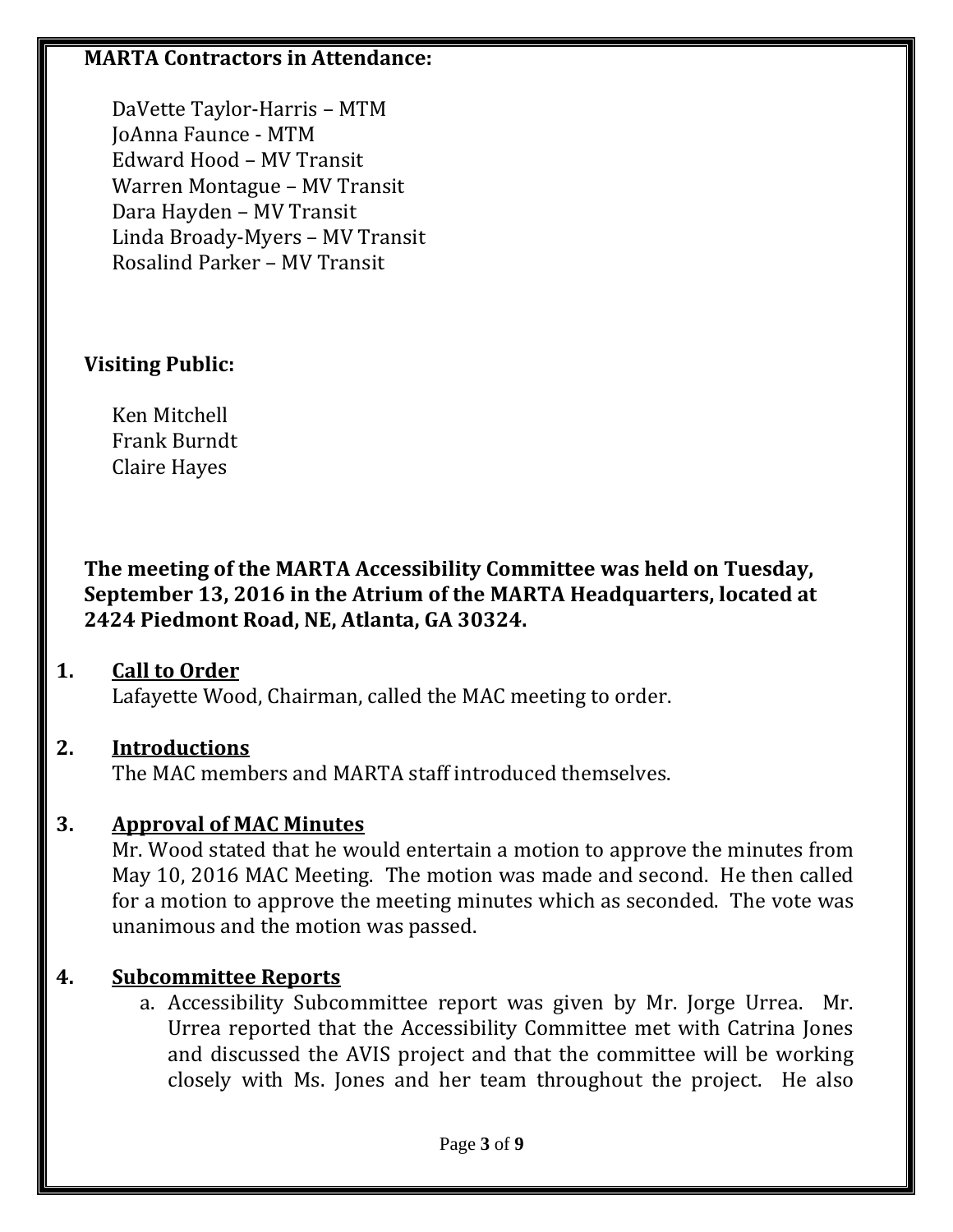stated that the committee will be meeting to review the AVIS project lab in November.

- b. Appeals Subcommittee report was given by Ms. Gladys Taylor who reported that the Appeal hearing will be during the month October or November.
- c. Customer Focus Subcommittee report was delivered by Mr. Leonard Stinson who reported that he has been working with David Scarbor to coordinate the Subcommittee outreach effort and that he will provide additional updates in the future.

#### **5. Public Hearing**

Ms. Toni Thornton shared information concerning the upcoming Public Hearing for service modification to go into effect on December 10, 2016. She went over the following hearing dates Monday, September 19th, Wednesday, September  $21$ <sup>st</sup> and Thursday, September  $22<sup>nd</sup>$  and provided the location and times for each hearing. Ms. Thornton shared that there is a video posted on itsmarta.com and that the video is provided in Spanish and ASL (American Sign Language) and the address and phone number where comments could be submitted for the public record.

#### **6. Proposed Service Modification Briefing**

Ms. Monique Forte provided the committee with a briefing and description of the proposed modifications to each of the following routes: 2, 16, 33, 34, 47, 67, 102, 123, 165 and the 191. Ms. Forte pointed out that the service modification will probably not affect ADA service as the requirement is that the customer is within  $\frac{3}{4}$  of mile of bus stop. She then opened the floor for questions and received the following questions:

- If they stop a route, the Mobility riders will still be accommodated? Response: Yes, within 34 of a mile of a bus stop. The route that is being proposed for removal there will still be surrounding surface streets and coverage for that community.
- If you discontinue a route, will that discontinue Mobility service for patrons in that area? Response: No, the requirement is that the customer be within ¾ of a mile of service bus stop and with the route that is being discontinued, the segments are being serviced by other buses routes.
- You mentioned the route 191 running into the International Airport, was consideration given to running this route into a rail station, which would provide Clayton County with a direct rail connections? Response: The service modification which went into effect in August of this year connects this route to the College Park Station.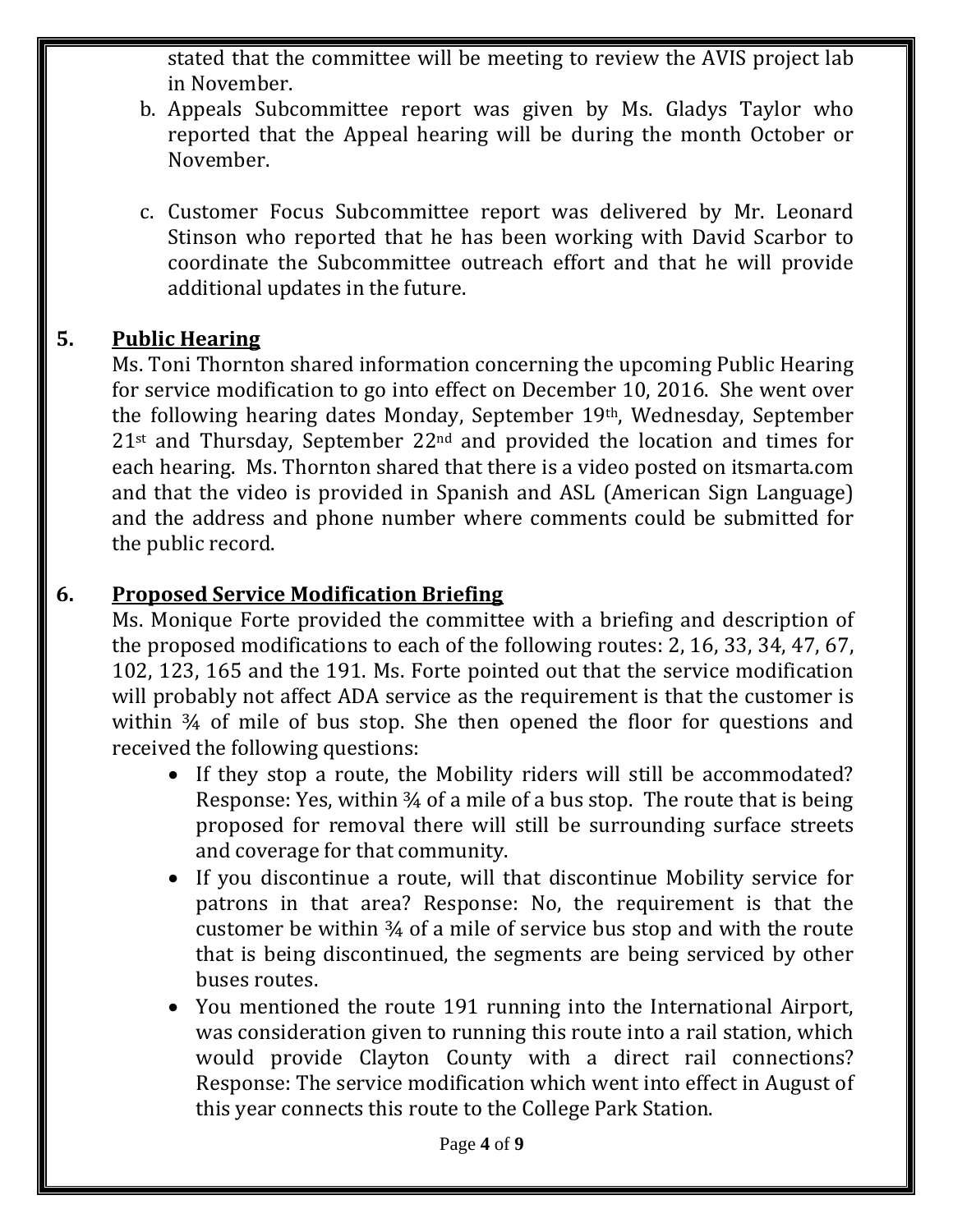- We need to know if these routes being modified will they affect the Mobility service for all of the customers in those different areas? Response: When you take a closer look the modification usually do not have a huge impact unless we cut a lot of service. We still service within ¾ of mile and when you look closely it has little to no impact.
- What are you using as your guidelines to determine underutilization? What is the equation being used? Response: We use service factor methods and data such as surveys, traffic checks and Breeze machine counts and we look at them over a long period of time before making a change. There is not set equation.

### **10 Minute Break**

### **7. MARTA Mobility Briefing**

Mr. Warren Montague, General Manager for MV Transit provided a briefing of the Mobility Services since MV Transit took over the service on May 21, 2016. He let the committee know that they currently have 355 bus operators and 10 additional operators currently in training. They have begun providing additional wheelchair training for all operators. MV Transit has 12 dispatchers on duty and they have a schedule that will allow for more opportunities for dispatchers. The ETA operators have at least 3 people on the phones at all times from 4:00am to 8:00pm. MV Transit has 6 Supervisors and 12 Trainers who are experienced bus operators. MV Transit has 16 Mechanics and 16 Technicians who work on the vehicles daily, ensuring preventive maintenance are performed every 5000 miles.

When MV Transit took over the service the OTP (On Time Performance) was running in the mid 70's. During the 2 weeks in month of May that MV Transit provided the service the OTP ran at 86.2%, in June it ran at 83.5% and in August 85.7%.

During the third week in August the tablets were installed on the vehicles. We have some data issues and challenges with the GPS system and we are working with the IT department to resolve them. This includes a data issue with getting the information from the Trapeze system transferred over to the tablets. Additionally, we have been working with MARTA reservation concerning how they put information into the system. If the address is not used first it will not show up on the tablets, leaving operators unable to see thing like apartment numbers. We will be meeting with reservations, scheduling and dispatch next week to ensure the parameters in the system are correct. This will also assist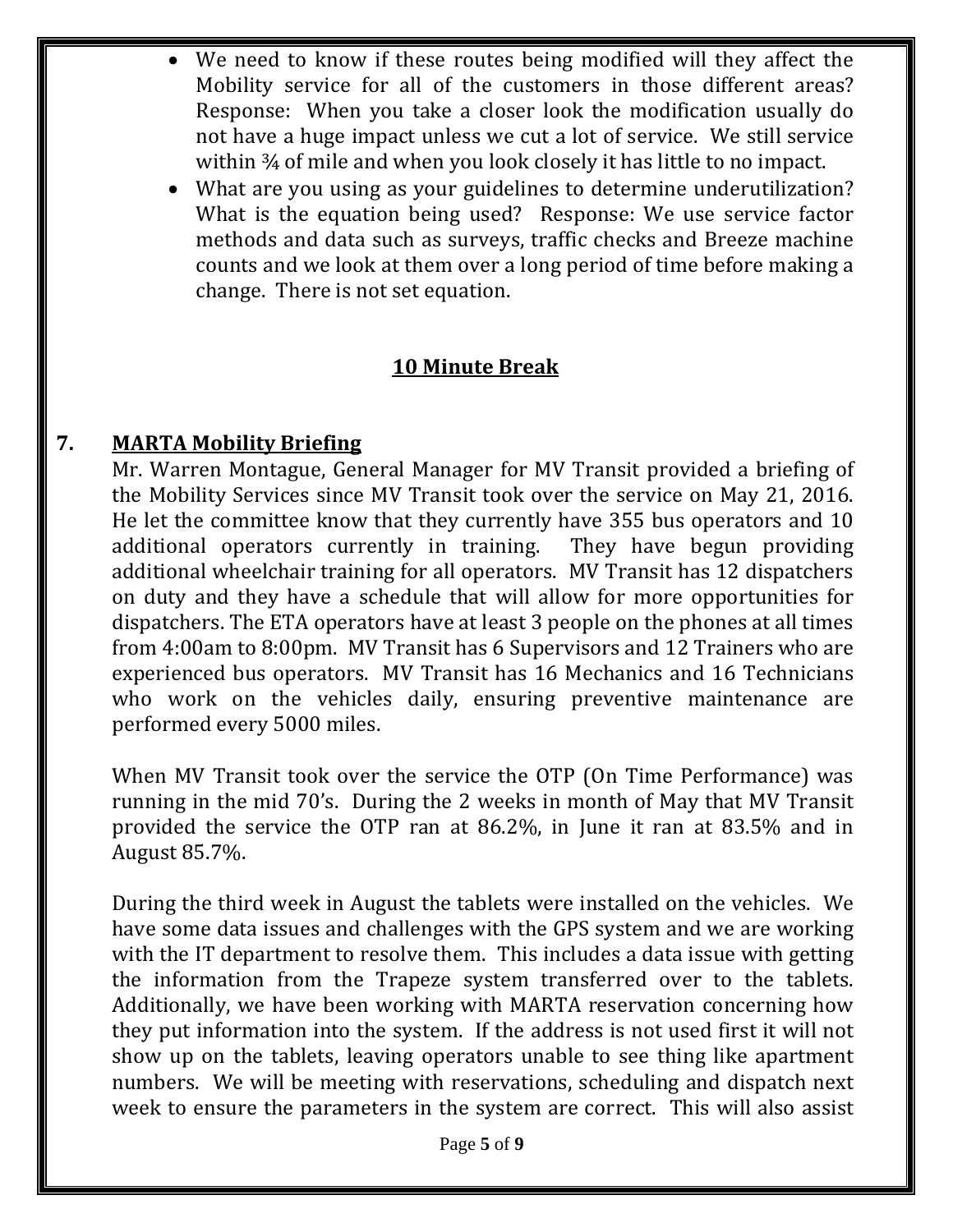with reservations being able to give real times when they are booking customer's trips.

Over the past month and a half, ridership has increased about 200 to 300 trips. We think the service is getting better and that people are beginning to rely on the service. We have to do a better job of managing the demand. MV Transit brought on 165 new operators and are currently challenged with 200 plus former MARTA operator that we are trying to simulate new ways of how to do business based on the contract.

One of our goals is to improve OTP each month by 5 percent. We are continuing to work with the union and contractors. We are also working to improve the driver schedules and provide update driver routes. Additionally we are working to do a lot more enhance customer service training with our operators. He then opened the floor for questions:

- You stated that ETA was opened till 8:00pm, but there have been several times myself and others could not reach ETA after 6:00pm. Response: If you give the exact dates I can look into the matter.
- What is your policy on leaving customers? Response: Our policy is that if we have taken you out we need to bring you back and will not leave you stranded.
- What about patron using HD wheelchairs that will not fit on certain vehicles? I know of a situation where you do not come back and the person was stranded. Response: (Provided by Lafayette Wood) When situation like that arise we encourage you to file a complaint with customer service so that the matter can be addressed. Absolutely nothing can be done if MARTA is not made aware of the incident. Mr. Montague added that he looks at complaints and an opportunity to find out where there are problems and where we can fix them.
- I want to first complement you on the OTP. The last few trips taken since the middle of July have not only been on time, but some were early. I have notice on my last 20 trips that the Breeze card reader does not work. Would it be possible to pay the fare on the new tablets when this happens? Several of the drivers just say "I got you" and never take down your Breeze card number. Response: We are aware that there is an issue with the card readers and MARTA is working to resolve the issue. Additionally, there are multiple access numbers the driver has to remember. There is an access number for the vehicle, the system and for Breeze. We are trying to get a universal number for all operators so that it can reduce the amount of different numbers they have to remember.
- I have notice that rides for different people going to the same location are not being scheduled on the same vehicle. I experienced being picked up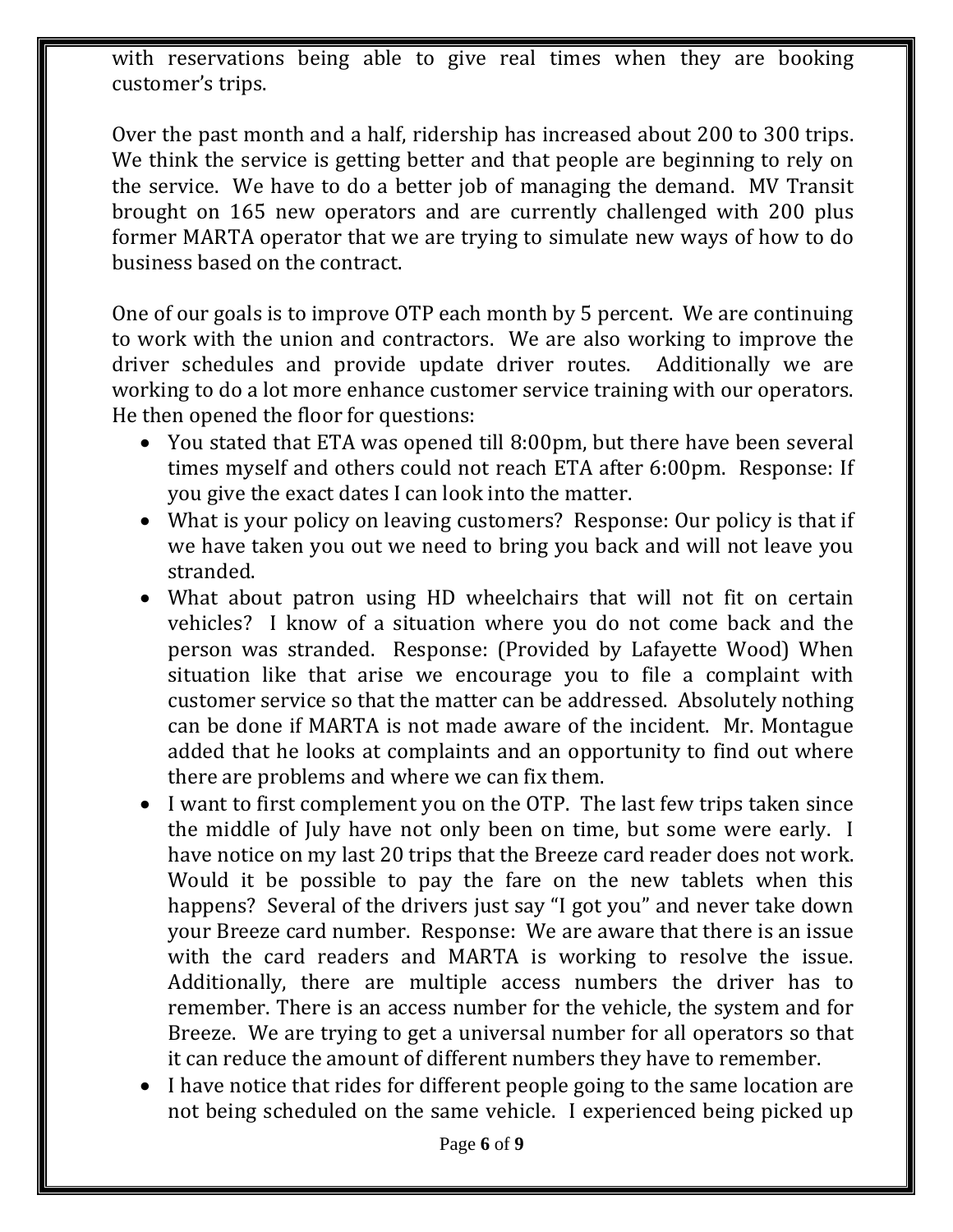from a center and there was another young lady with the same pick up information going to the same area, who was not on my vehicle. She ended up waiting 30 minutes past her window to get her ride. Is scheduling paying attention to this? Also what is the real purpose of the tablets? Response: It gives the operators an opportunity for real time and turn by turn directions without having to look at other instruments. It is an update from Radio Tower transmissions to Cell Tower transmissions and it is about 90 percent reliable. It uses Google Maps which is much more reliable and the device training takes about 45 minutes. When it comes to trips being scheduled on the same vehicle, it is a challenge and depends on when the individuals booked their trip and when the first vehicle fills up. We are doing some retraining and looking into grouping some trips together.

- I surveyed about 20 people, asking about their OTP experience and 10 responded, with 8 of the responses being that it has not improved. Each pointed out that when the GPS system goes down, most of the operators do not have a map book and the ones that do have then, do not know how to read them and are left clueless. Will you be providing some training on this situation? Response: We have instituted map reading training into our training and we provide map books for the operators.
- I understand that during part of the new operator training, the new operator is partnered with an experienced operator. I have been experiencing operators who say that they never had the partnered training and it shows. Response: Part of the operator training is what we call BTW training, which means "behind the wheel". They go out on several runs where they take a manifest with fictitious addresses and names. Then they go through cadetting where they go out with a trainer and couple of live trips. The operators are also tested and the trainers sign off on the testing.

### **8. MARTA Eligibility Briefing**

Ms. DaVette Taylor-Harris, the Program Director for MTM provided a briefing for Eligibility. We have 3 full time staff members and have completed 450 assessments. We have been receiving great feedback from the MARTA eligibility staff and the customers. MTM has 15 assessment contracts in various states. They do in person interviews and assessments. MTM has been on board for about 8 weeks now and we are focused on providing good customer service and assessments. She then opened the floor for questions.

 Claire stated that her daughter is a Mobility rider and she received a cover letter and application in the mail. She stated that the cover letter was not very helpful and asked if it could be modified to include better information concerning the expiration of eligibility and dates. The letter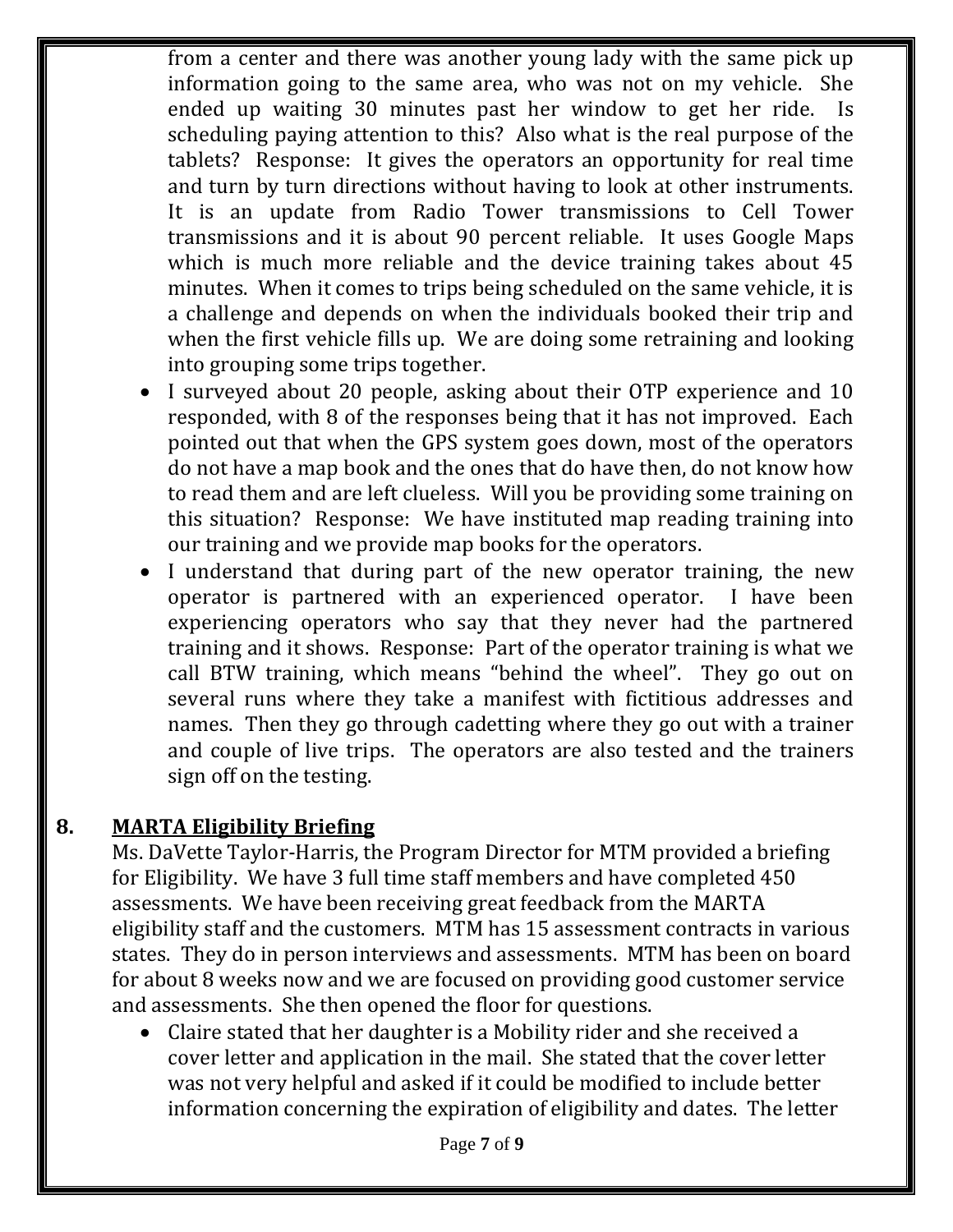read as if it was being sent to a brand new customer, not one who is recertifying. Response: I will take this information back to the eligibility team to make the letter more customer friendly.

- I had the opportunity to go through the eligibility process, during which I was asked to walk on the various terrains. The one with the sand, which is meant to simulate dirt, is not helpful at all. Sand shifts as opposed to dirt which packs when you walk on it. This will create a problem for individuals in wheelchairs as well. Could you look at this and see if you can use something else, it would be helpful. Response: I will take this information back to the team. Additionally, no one has to do anything that they are not comfortable doing. Some people have express concerns about the sand for that reason and it is not something that anyone has to do.
- What is the purpose of having the sand terrain there and then saying that you do not have to go through it? Response: Safety is important and we want people to feel safe. We are creating different terrains you might encounter. Sand is used to simulate dirt, just as Astroturf is used to simulate grass, which are terrains you may encounter in route to a fixed route bus stop. Mr. Wood added that they please make sure they let each person know that they can decline to do something based on their feeling it is unsafe or they are uncomfortable with it and they will not be penalized.
- I was told that on the letters being received, people are being told that they can only bring 1 person with them to the functional assessment. I was told that the law requires that 21 days after the application is complete we have to be notified whether they are approved or denied. Response: Individuals are permitted to bring a PCA (Personal Care Attendant). Mr. David Scarbor added it is restricted to 1 person due to the limited space and to protect the privacy of the individuals there for their appointments. We want to ensure that every customer's privacy is protected. Limiting the number people admits aid in this protection. Please keep in mind that this is a secured facility. If a customer needs to bring additional individuals with them, they can make the request for that accommodation. The 21 days begins upon the completion the interview and/or assessment has been completed.
- So are you saying that you receive Part A of the application and then 30 days later you get Part B and then we have wait another 30 day or so to go through the assessment? Response: Provided by Mr. Scarbor, the customer returns both parts A and B of the application so there is no additional wait. Once the completed application is received you are contacted and the appointment is scheduled. If there is an issue with